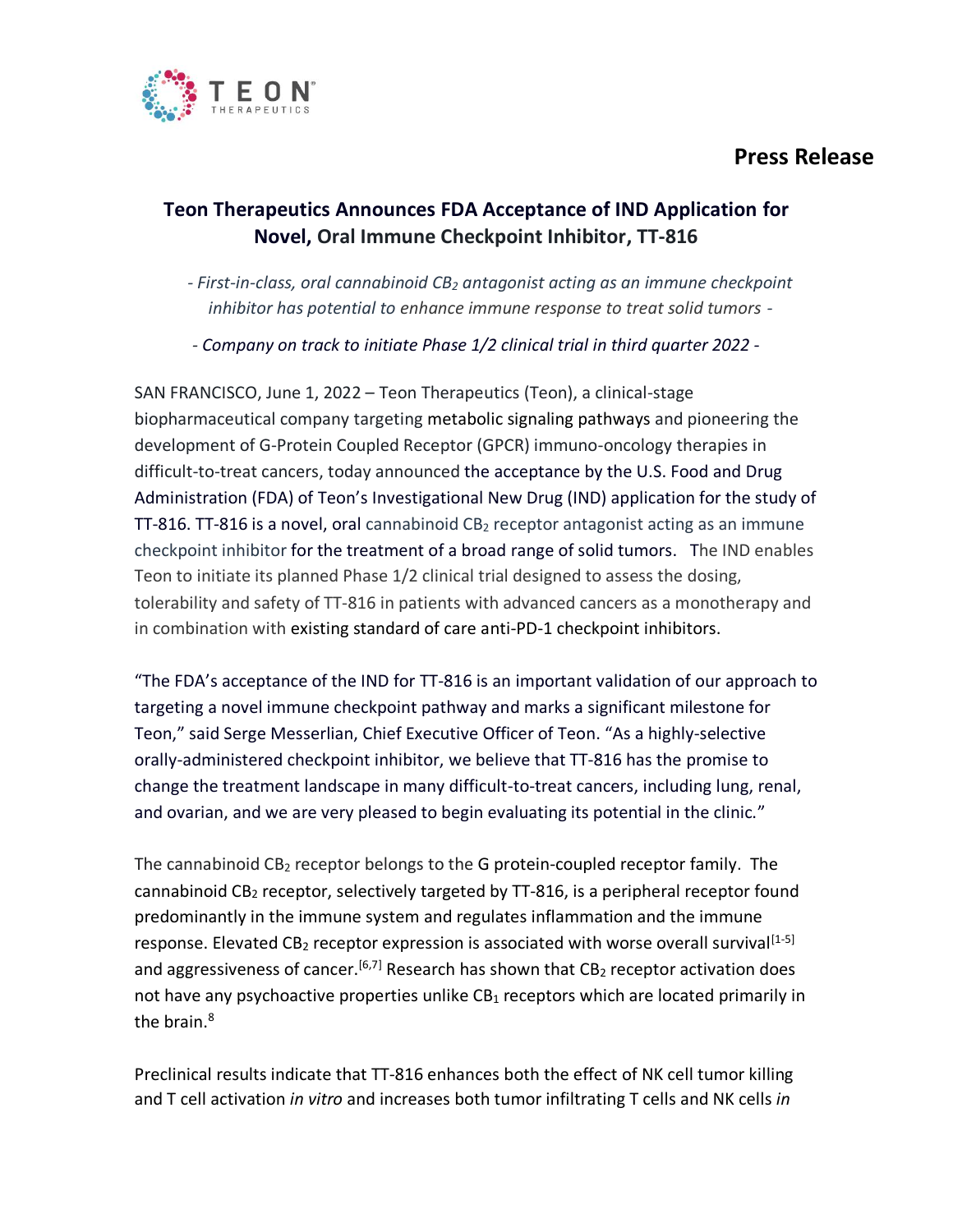

*vivo*. TT-816 dose-dependently inhibits tumor growth in animal models, has an additive effect with anti-PD-1 in the 'hot' tumor model and acts synergistically with anti-PD-1 in the 'cold' tumor model where the anti-PD-1 alone had no effect.

"TT-816 is a novel immune checkpoint inhibitor that has demonstrated that it may have the potential to enhance both innate and adaptive immunity, synergize antitumor effects with current immune checkpoint inhibitor therapies and directly promote immune cell penetration into solid tumors," said Lina Yao, MD, PhD, Chief Scientific Officer of Teon. "TT-816 adds to Teon's strong portfolio of highly-selective small molecules furthering the Company's aim to advance first- or best-in-class cancer immunotherapies to patients."

Initiation of the Phase 1/2 TT-816 clinical trial is on track for third quarter 2022.

### **About TT-816**

TT-816 is a first-in-class, oral cannabinoid CB<sub>2</sub> receptor antagonist acting as an immune checkpoint inhibitor and is highly selective for the  $CB_2$  receptor versus the  $CB_1$  receptor. By inhibiting the actions of the  $CB_2$  receptors found in many difficult-to-treat cancers, including lung, renal, and ovarian, TT-816 has the potential to enhance immune response to treat solid tumors.

#### **Targeting GPCR for Oncology – Tomorrow's Treatments**

With more than 700 approved drugs currently directed at them, GPCRs are the most commonly utilized target in today's treatment paradigm, however, their potential in oncology and moreover, immuno-oncology, has yet to be leveraged. GPCRs control a broad range of cellular processes vital to the formation and progression of tumors. Small molecules are the most prevalent modulators of GPCR-targeted therapies. Insights into the roles of GPCRs in the tumor microenvironment and how they modulate both tumorgenerating signal transduction pathways as well as interactions with immune system defense mechanisms may allow the pursuit of more novel GPCR-directed therapies.

#### **About Teon Therapeutics**

Teon Therapeutics is a clinical-stage biopharmaceutical company dedicated to improving the lives of cancer patients by developing a focused portfolio of oral, GPCR-targeted small molecules that inhibit immunosuppressive and cancer-promoting signaling pathways in difficult-to-treat cancers. Teon's rich pipeline includes adenosine pathway inhibitors as well as a small molecule, cannabinoid  $CB<sub>2</sub>$  receptor antagonist acting as an immune checkpoint inhibitor. Teon initiated a Phase1/2 trial with its lead program, TT-702, an  $A_2B$ receptor-specific antagonist, in 2021 and expects to initiate a Phase 1/2 trial for TT-816, a